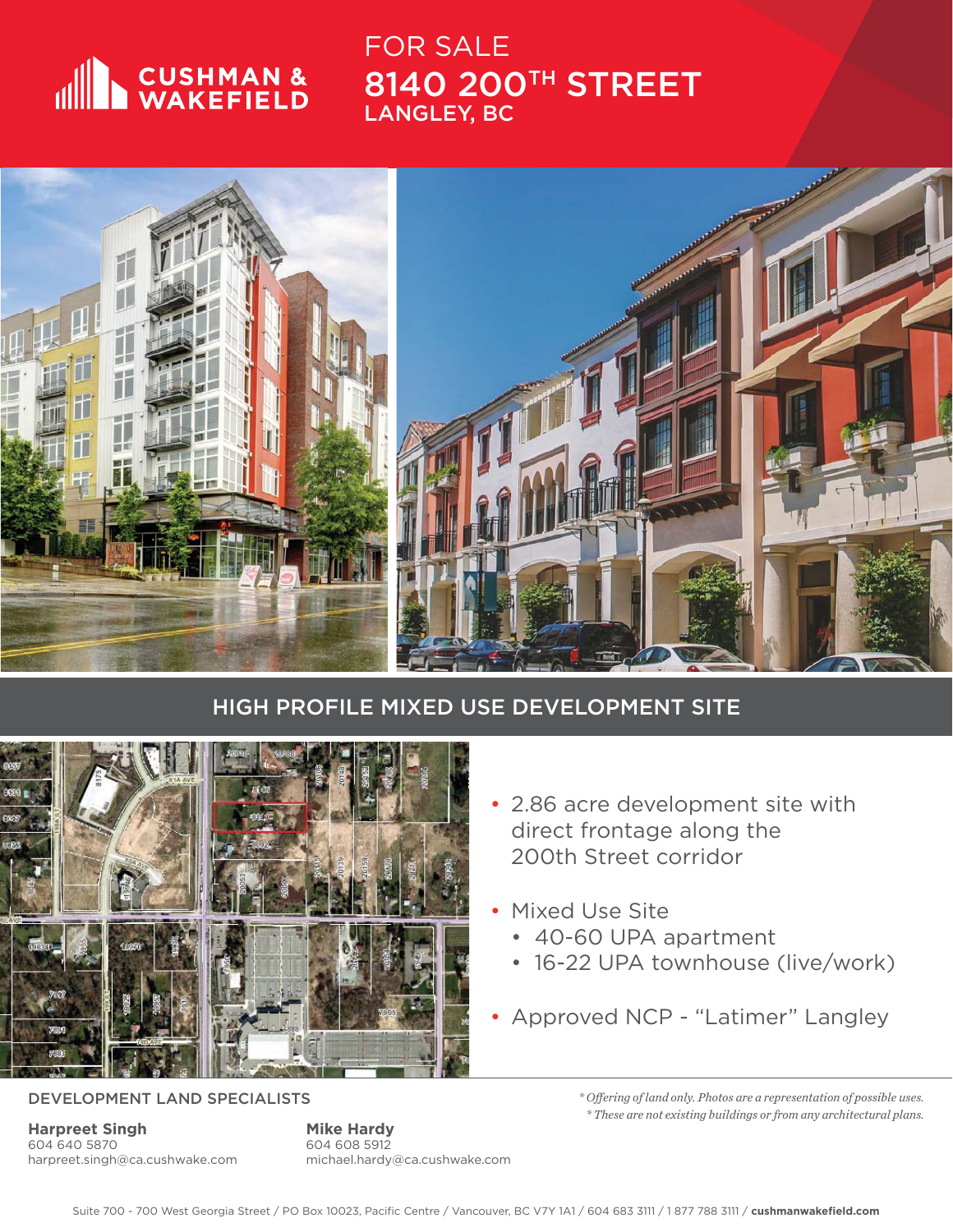# FOR SALE 8140 200TH STREET LANGLEY, BC

#### **OPPORTUNITY**

8140 200th Street is a 2.86 acre mixed use development site with direct access to the 200th Street Corridor in Langley. The Latimer Land Use Plan, which has now been adopted by the Township of Langley, designates the front portion for the development as apartments (40-60 UPA). This portion of the site has strategically been set toward 200th Street to take advantage of rapid transit and several other community amenities planned for the area.

The balance of the site has been designated as Live-Work Townhouse (16-22 UPA).

#### LOCATION

8140 200th Street is well located on the 200th Street corridor offering future residents an excellent opportunity to take advantage of the growing Latimer Communities. The new Trans Link Park and Ride is located to the immediate north of this site and will allow for access to the balance of the Fraser Valley and the Lower Mainland.

The site itself is located within a 5-minute walking circle to several area amenities including the Langley Events Centre, several transit stops, an abundance of planned green space along with the future retail associated with the live/work developments of the Latimer Community.

Additionally, access to several major traffic arteries including Highway #1, the Golden Ears Bridge and the 200th Street Corridor allow for easy transit and drivability to all points in the Lower Mainland.

#### LOCAL DEVELOPMENTS & AMENITIES

8140 200th Street will become a part of the growing Gateway to Langley community. The site will benefit from the substantial traffic counts along 200th Street and from the advancement of rapid transit serving the area.

The subject site is located just west of the new Langley Events Centre and is in close proximity to several outdoor areas including Garnett Park and Routley Park. R.E. Mountain Secondary and R.C. Garnett Elementary Schools are also within walking distance from 8140 200th Street although there are plans in place to build additional schools as a part of the Latimer Community Plan.



#### **DEMOGRAPHICS**

The Latimer Community will truly become the Gateway to the Township of Langley. The projected demographic information suggests that high density housing along the 200th Street corridor with an abundance of mixed use commercial sites in the immediate area will be a new future for Langley residents.

The subject site is located within a 5 minute walking circle allowing for new residents to walk to the several amenities in the immediate area. Walking neighborhoods will allow residents to leave their cars at home in order to walk to nearby grocery stores and coffee shops while considering transit as a viable option to get to work.

| <b>DEMOGRAPHIC INFORMATION</b>    | 1 KM      | 3 KM      | <b>5 KM</b> |
|-----------------------------------|-----------|-----------|-------------|
| POPULATION (2015 ESTIMATED)       | 1.223     | 42.128    | 90.045      |
| POPULATION (2020 PROJECTED)       | 2.155     | 50.457    | 102.275     |
| <b>MEDIAN AGE</b>                 | 38.0      | 36.5      | 36.2        |
| AVG. HOUSEHOLD INCOME (2015 EST.) | \$108.541 | \$106.782 | \$105.123   |

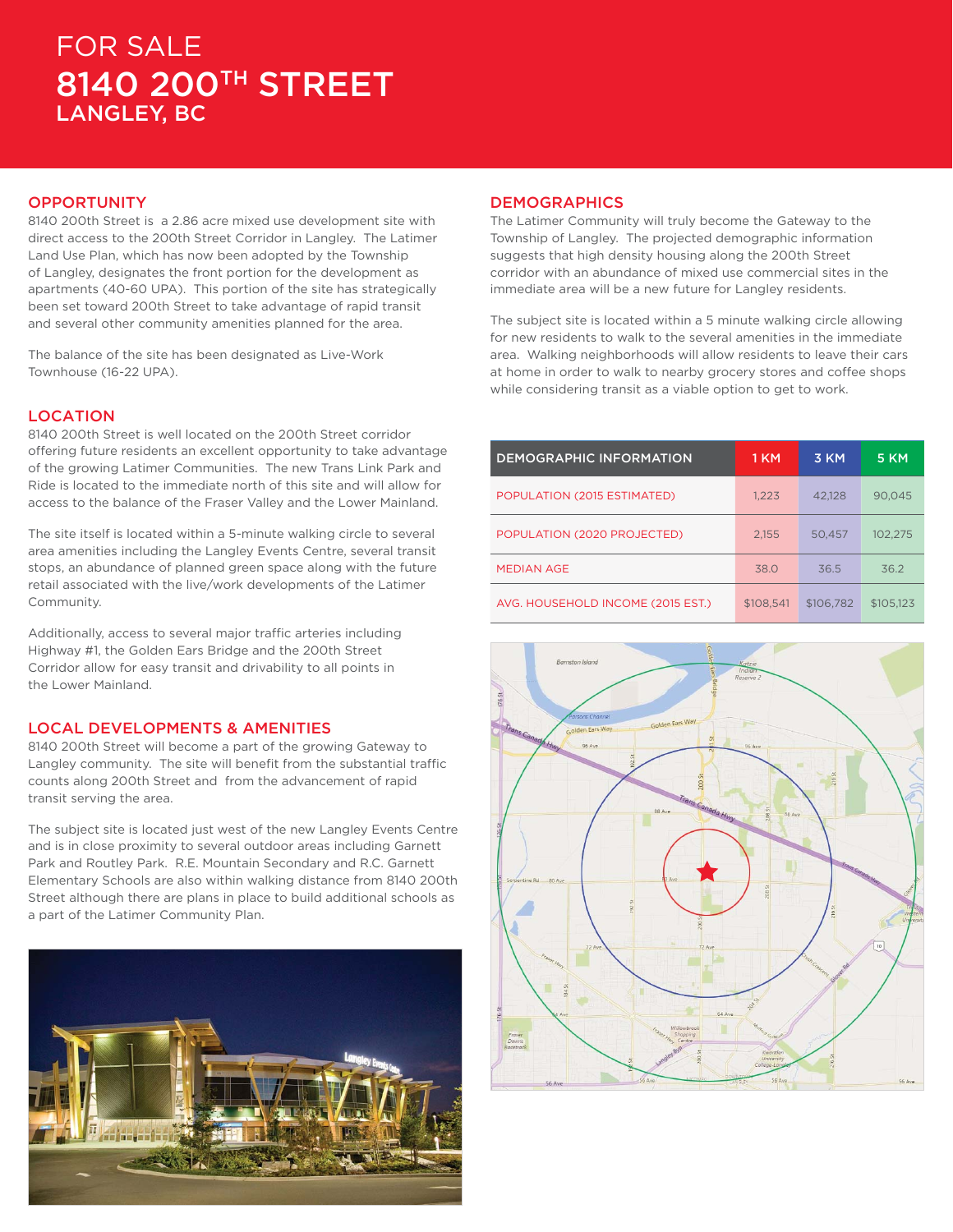# CUSHMAN &



There is need for a Neighbourhood Park and<br>Elementary School to serve this quadrant.<br>The location and design of each site is yet<br>to be determined

There is a need for a Neighbourhood Park and<br>Middle School to serve this area. The location<br>and design of each is yet to be determined.

There is a need for detention ponds to service<br>development. The size, location and design of<br>each site is yet to be determined.

Plan Downloaded from tol.ca

#### Legend

Single Family Residential 1 (1 upa) Single Family Residential 2 (up to 4 upa) Single Family Residential 3 (6-8 upa) Rowhouse/Townhouse A (8-15 upa) Rowhouse/Townhouse B (8-22 upa) **DESIGNATED** Live-Work (Townhouse) (16-22 upa) **USES** Apartment (40-60 upa) Apartment - Mixed Use (40-60 upa) Mixed Use **Business Office Park** 

Special Study Area

Streamside Protection and Enhancement Areas

- D Dog Off-Leash Park **PP** Pocket Park
- **UG** Urban Green
- LW Living Wall
- Heritage Site or Proper
- Public Art
- Recreational Greenway Street Greenway (WildlifeTunnel  $\binom{m}{k}$  5 min. Walk Circle
- Existing Arterial Proposed Arterial Existing Collector = Proposed Collector
	- ---- Creek Greenway (Trail) **BREE** Enhanced Sidewalk
	-

**WHP** Wildlife Habitat Patch